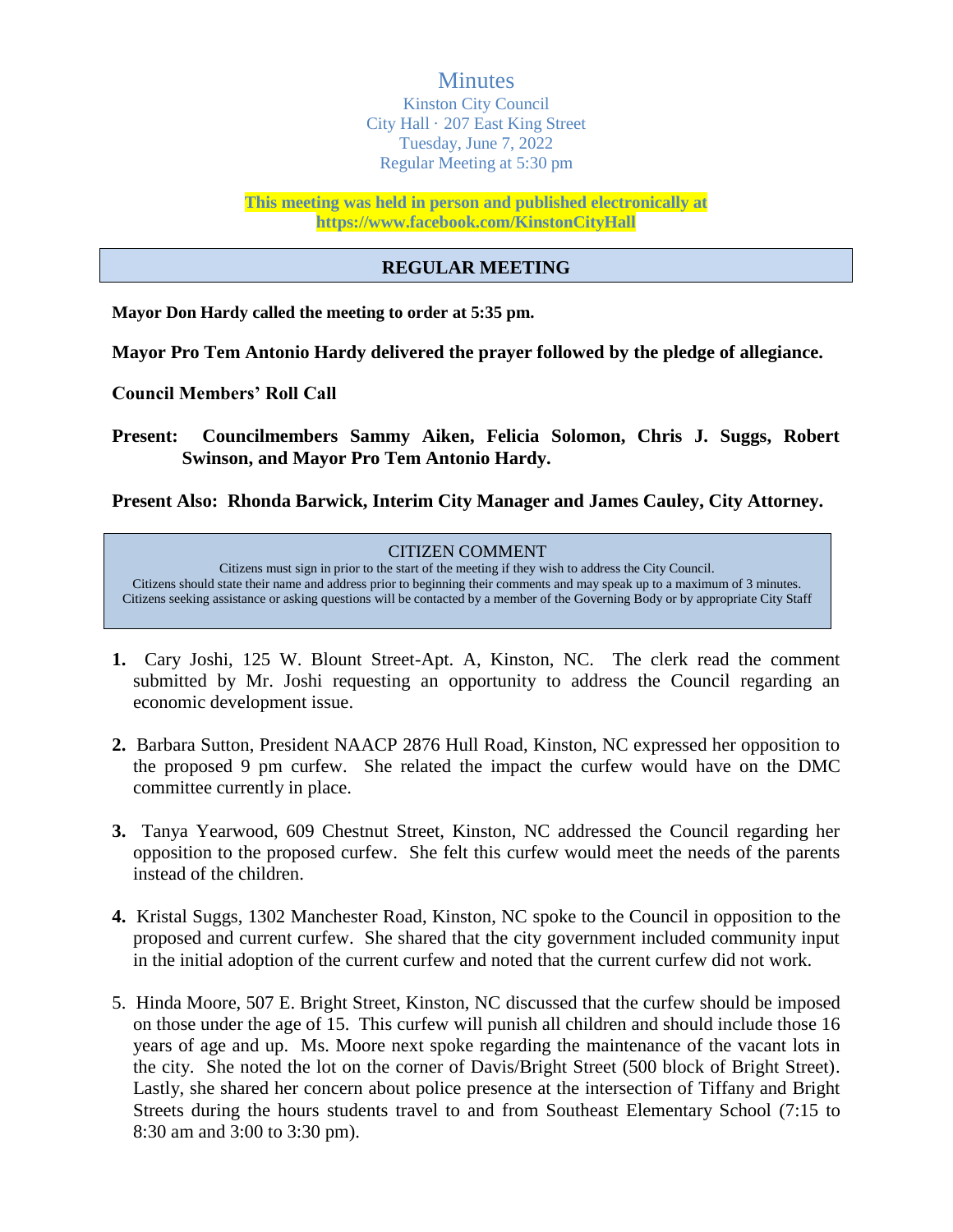#### **Adoption of the Agenda**

*If a Councilmember wishes to revise the agenda, the Motion to add or delete an item will be entertained prior to Adoption of the Agenda.*

Councilmember Chris Suggs requested the addition of a closed session for a personnel issue (NC GS-148.318-11 (a)(6).

**Councilmember Swinson made the motion, seconded by Mayor Pro Tem Hardy, and upon a unanimous vote of [5-0], the agenda with the addition of a closed session for a personnel issue was adopted.**

#### **MINUTES**

**Consider approval of the minutes of the City Council meetings held on May 17 and May 18, 2022-------------------------------------------------------------------------------------- Debra Thompson**

**Councilmember Suggs made the motion, seconded by Councilmember Swinson, and upon a unanimous vote of [5-0], the minutes with the addition of a closed session for a personnel issue were approved.**

#### **PRESENTATIONS AND RECOGNITIONS**

# **1. Proclamation for June 17th Global Garbage Man Day---------------------------Mayor Hardy**

Mayor Hardy read the proclamation and proclaimed June 17, 2022, as Global Garbage Man Day. Mayor Hardy acknowledged the work done by the staff members from the Environmental Department. Those in attendance assembled and photos were taken with the Mayor and Council.

Mayor Pro Tem Hardy thanked the staff for what they do and noted that it is a blessing for them to do what they do.

#### **2. Introduction of Sylveonna Washington -----------------------------------------Rhonda Barwick (THIS ITEM WAS ADDED TO THE AGENDA)**

Sylveonna Holmes-Washington, Community Development Planner introduced herself and stated she was excited to be here and looked forward to working with the City staff and meeting the members of the community.

**3. Proclamation for National Gun Violence Day -------------------------------------Mayor Hardy**

Mayor Hardy read the proclamation and proclaimed June 3, 2022, as National Gun Violence Day.

### **4. Proclamation for Small Cities Month------------------------------------------------Mayor Hardy (THIS ITEM WAS ADDED TO THE AGENDA)**

Mayor Hardy read the proclamation and proclaimed June 2022, as Small Cities Month.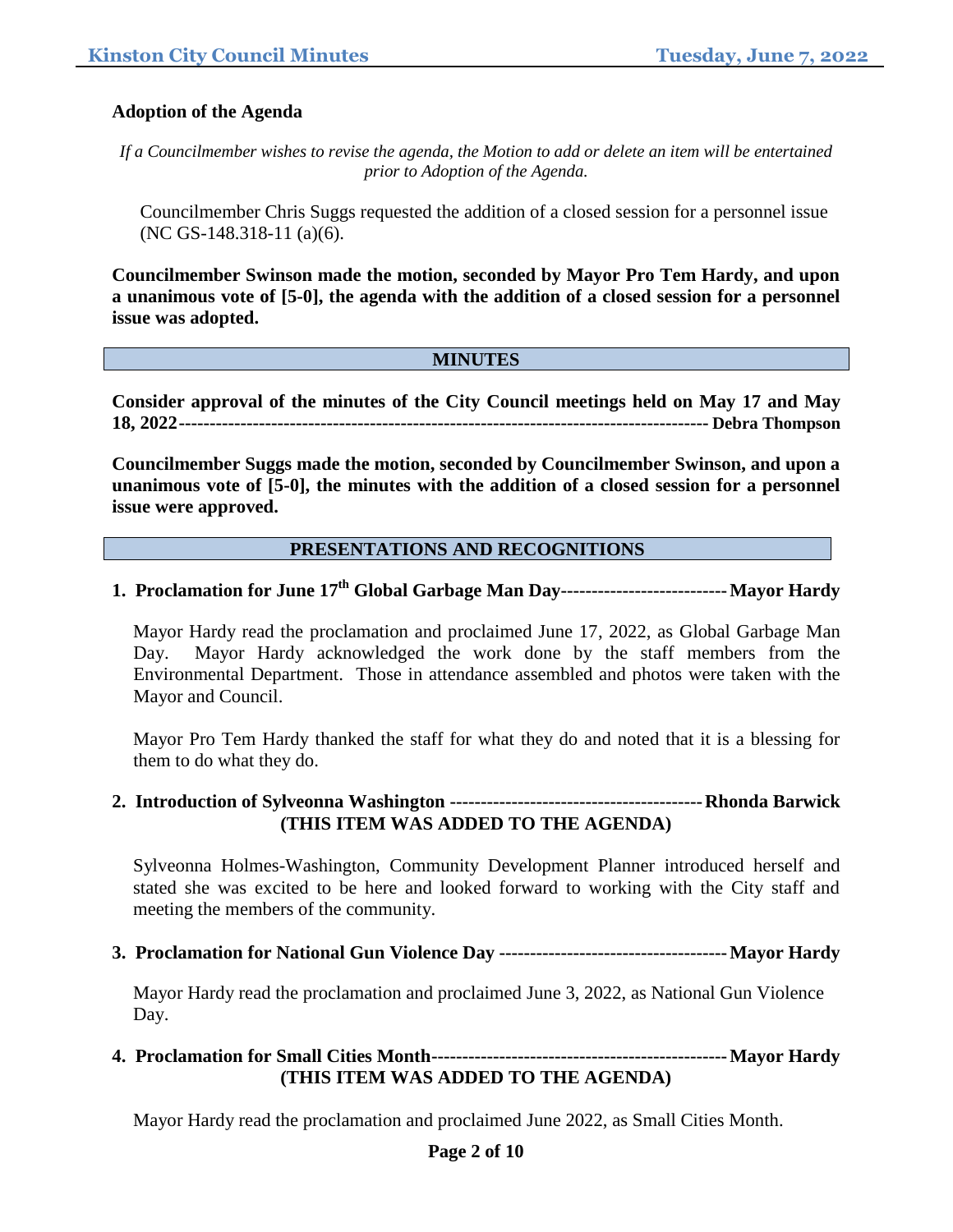## **5. Proclamation for LGBTQ+ Pride Month-------------------------------------------Mayor Hardy (THIS ITEM WAS ADDED TO THE AGENDA)**

Mayor Hardy read the proclamation and proclaimed June 2022, as LGBTQ+ Pride Month.

## **6. Kinston 101 Graduation Ceremony --------------------------------------------------------Lea Mills**

Lea Mills, Director of Human Resources introduced Keegan Huynh who has taken the reins for Kinston 101 since Sarah Arney left.

Keegan Huynh explained that Kinston 101 is a 10-week course for residents of Kinston/Lenoir County about the City's inner workings. It has been designed to increase their capacity to participate in local government. Mr. Huynh shared that there were 15 Kinston and Lenoir County residents who joined the first session of the program, and 8 members are graduating (attended 8 out of 10 sessions) tonight. He awarded diplomas to those present; Tanya Yearwood, William Moxley, Jr., Wendy Burkett, and Michael Patrick. The presentation of diplomas was followed by photos taken with the Mayor and Council.

## **7. Proclamation for Juneteenth 2022----------------------------------------------- Debra Thompson (THIS ITEM WAS ADDED TO THE AGENDA)**

Debra Thompson, City Clerk read the proclamation and Mayor Hardy proclaimed June 19, 2022, as Juneteenth Day.

## **8. City of Kinston Vaccine Program Update -----------Chasity Pate, Program Administrator**

Chasity Pate, Program Administrator introduced herself and expressed that she is excited to get to know everyone. She shared that she has been working with the City since March. Ms. Pate is working with the vaccine program and gave an update on the events that she has taken part in; BBQ Fest, Community Wellness Day (partnering with One to One), and Community Resource Day in the Park (partnering with Kinston Teens). She stated that they had also partnered with Kinston Health which is a national company focusing on increasing equity in medical research. The testing center is now only at Holloway on Monday – Wednesday from 10 am to 5 pm for vaccinations and boosters and this information is posted on the City's website. Ms. Pate announced there will be a community engagement event sponsored by the City (partnered with AmeriHealth) on June  $22<sup>nd</sup>$ , at Holloway. She thanked Radeas, our vaccine provider and vendor, and stated she will continue to partner with community organizations and continue to host community events.

Mayor Pro Tem Hardy thanked Ms. Pate for her work. Councilmember Suggs said Ms. Pate has been a huge asset with her vaccination efforts. He reflected on the CDBG grant that assisted with the vaccination and testing program and expressed his appreciation for having the funds to hire the Program Administrator. He added that if a vaccination is needed outside of the hours provided at Holloway, reach out to Ms. Pate and she will be able to schedule an appointment or connect you with another provider. Mr. Suggs also encouraged the community organizations, churches, and businesses to host a vaccine clinic. The provider has a mobile van they can take to the events and have the vaccine clinics set up very easily.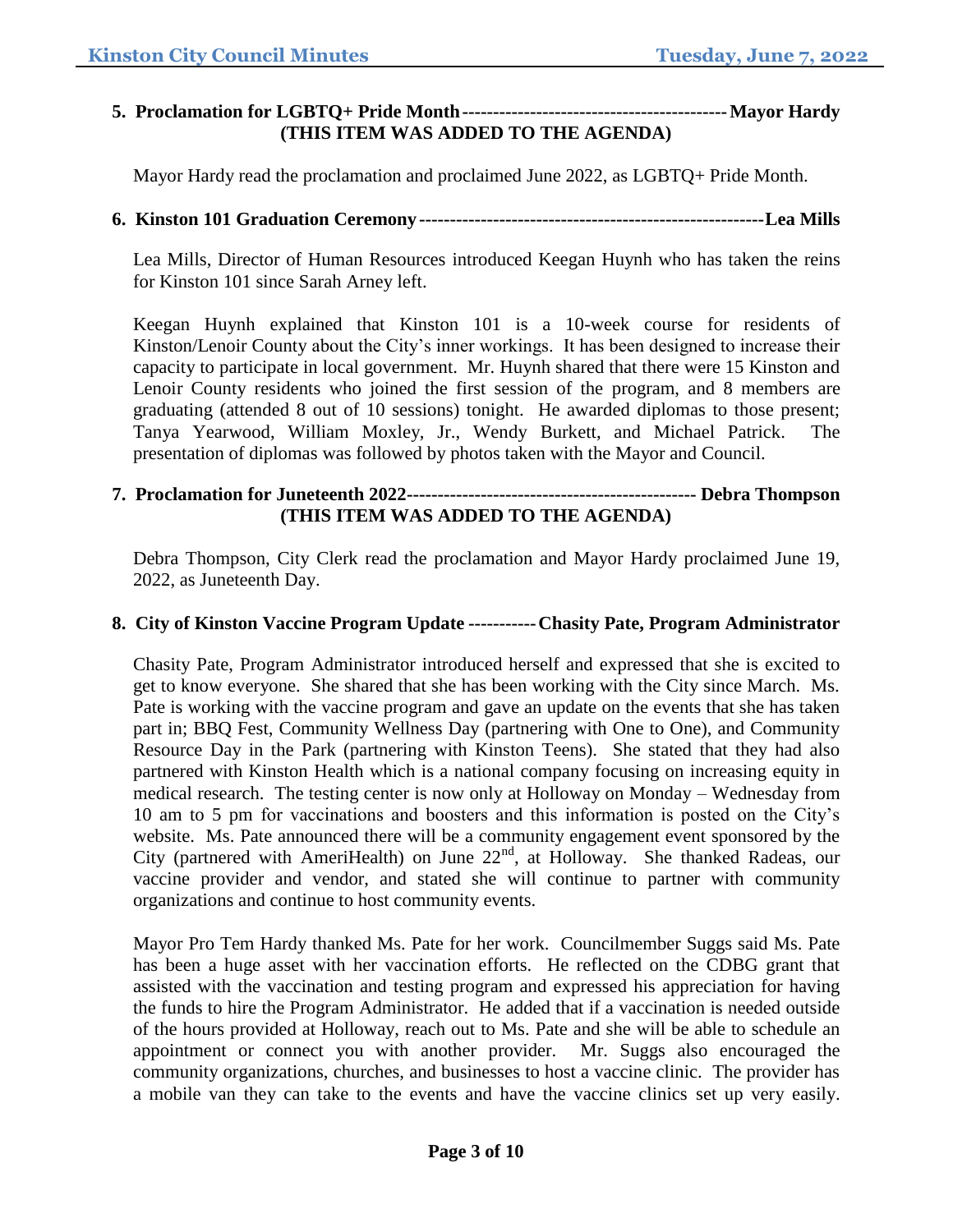Councilmember Aiken asked what the ages of vaccinations were, and Ms. Pate answered that it was 5 and up.

## **9. Lenoir County Build 2022 at 925 McCaskill Drive ---------------------------Matthew Whittle Habitat for Humanity of Goldsboro-Wayne**

Matthew Whittle, Executive Director shared what Habitat for Humanity is and that their vision is to have a community in which everyone has a decent place to live. He stated the mission is to share God's love by building homes, communities, and hope through affordable housing. They have a building homes program (new home construction) and a home repair program that focuses on the exterior of homes, and they are geared primarily toward low to moderate-income families. Mr. Whittle noted that they do not give the homes away but sell them more affordably. He explained the process, various resources, and support needed and given to a prospective homeowner. The State Office of Budget Management offered them the opportunity to work with a flood-impacted family (Beatrice Lane) and provided the land and funding for the project. They have had over 100 volunteers and have raised all but \$13,000 to match the grant that the State gave them. They have been in Kinston/Lenoir County for the last six months and invited everyone to share in the dedication of the house at 925 McCaskill Drive on June  $30<sup>th</sup>$  at 5:30 pm. The dedication will be streamed live on Facebook for those unable to attend. Mr. Whittle extended an invitation to have a conversation as they work to extend their services into Kinston/Lenoir County. The office is in Goldsboro on Walnut Street and their website is habitatgoldsboro.org, email is [executive@habitatgoldsboro.org,](mailto:executive@habitatgoldsboro.org) and by phone, he can be reached at 919-736-9592, Ext. 5.

Mayor Hardy and Councilmember Swinson thanked Mr. Whittle for his presence here and look forward to working with him.

Councilmember Aiken asked if there were any plans for multi-family homes to be built. Mr. Whittle stated other affiliates are building those in other areas, but they were not yet in Goldsboro/Wayne.

James Cauley added that this was a parcel owned by the City before Habitat did.

## **ACTION AGENDA**

## **1. Consider Approval of a Special Event for the Juneteenth Community CelebrationJenee Spencer**

Jenee Spencer, Interim Police Chief stated the event would be at the African American Music Park on South Queen Street. The event will be on June  $18<sup>th</sup>$  from 4 to 7 pm and have live entertainment and vendors.

**Mayor Pro Tem Hardy made the motion, seconded by Councilmember Suggs, and upon a unanimous vote of [5-0], the Special Event for the Juneteenth Community Celebration was approved.**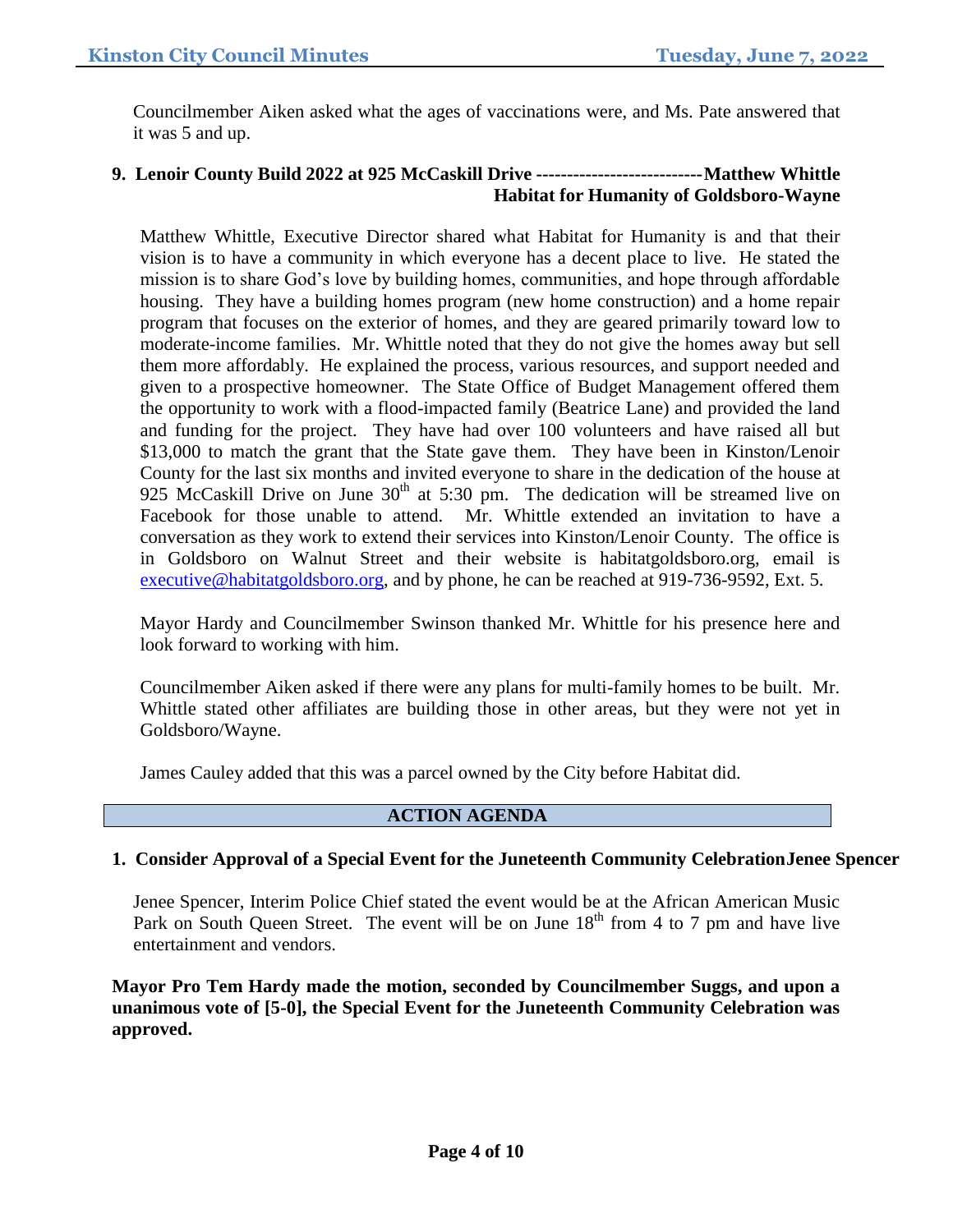### **2. Consider Approval of a Special Event for Summerfest 2022 ------------------ Jenee Spencer**

Jenee Spencer, Interim Police Chief said the first Summerfest event will be held on June  $11<sup>th</sup>$ beginning at 3 pm. There will be events for kids in the park, followed by a band from 7 to 10 pm. There will be roads closed from Heritage Street to Mitchell Street, up to Blount Street.

Leon Steele, Executive Director of Pride, invited everyone to come out to the kickoff for Summerfest. It starts at 3 pm and goes to 6 pm with a DJ and family events with vendors and live music which will be Breadwine & Blooze Band from Ahoskie. They will be performing from 7 to 10 pm.

### **Councilmember Swinson made the motion, seconded by Mayor Pro Tem Hardy, and upon a unanimous vote of [5-0], the Special Event for the Summerfest was approved.**

### **3. Consider Amending the Youth Protection Ordinance -------------------------- Jenee Spencer**

Jenee Spencer, Interim Police Chief presented the Youth Protection Ordinance for consideration. The ordinance was adopted in 2006 but has not been strictly enforced in recent years due to concerns from the leadership and citizens of the community such as those we have heard tonight. Chief Spencer said they met with Mayor Hardy last week about the activities that some of the youths are involved in, including becoming victims of violence, perpetrating violence, and weapon offenses. The intent is to encourage parental responsibility for children under the age of 18. She shared the ordinance with one revision related to times that are being proposed (Section 15-15) and read the purpose of the section. It is to protect juveniles from improper influences that prevail after the curfew hours, including involvement with gangs; to protect juveniles from criminal activities that occur after the curfew hours; to protect the public from illegal acts being committed by juveniles, and to define the duties of parents and guardians, and operators of business establishments, and enforcing the ordinance. The policy states, that no person under the age of 18 shall loiter, idle, or remain upon any street, ally, or public place within the City of Kinston between the hours of 9 pm and 6 am (proposed hours) unless such juveniles are accompanied by a parent or authorized adult of lawful age having custody of the juvenile or meeting one or more of the exceptions contained in this policy. Chief Spencer highlighted the exceptions associated with the policy. She asked the Council for consideration of the ordinance upon Mayor Hardy's request and stated that they are cognizant of and understand the concerns of the community.

Councilmember Swinson discussed not enforcing the ordinance in 2006, imposed fines, did not hold anyone accountable for the fines, the community has been outspoken and do not want it, and how do we differentiate the kids coming into the community from the county. He shared that he felt 11:00 pm would be a better time and was concerned with the strain it would put on our officers. Mayor Pro Tem Hardy noted that he has the same concerns and as a recreation official some of the events are not over until 9:30 pm and the kids may live 30 to 40 minutes away.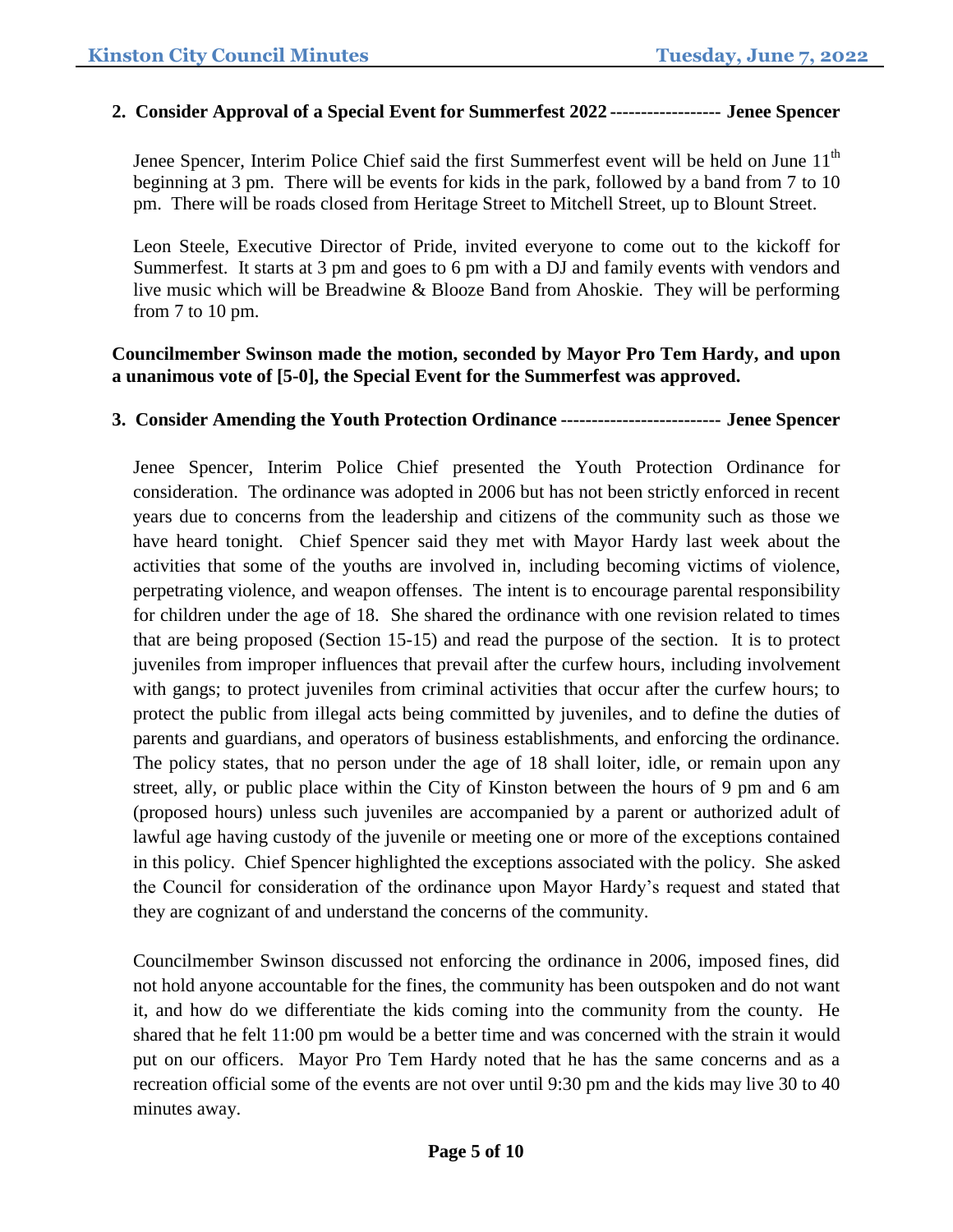Councilmember Solomon added that the right thing to do was to review what is on the books. In considering the crime in the City and the impact it has on the youth, we are supposed to look at what is in place. Ms. Solomon said the community has shared that they do not want the curfew to be the only option. She asked that we take time to produce something, but we cannot leave out the input from the citizens.

Councilmember Aiken revisited a citizen's comment that the children are out of control, and felt that the Mayor was being proactive; trying to do something, and added that we have to do better on parenting. Mr. Aiken said the action of the kids affect what businesses may want to come here. He stated that the City Council is not here for social engineering, but he was for the curfew after discussions.

Mayor Hardy stated when he sees 15–16-year-old males/females with bullet holes throughout their bodies, which sends a signal to him that they are not doing something right; whether it is the parents or whoever. When you see people in the morgue because of their affiliation with gangs, and innocent people killed throughout the community, it signals that we have to do something to protect the folks that live and work in the community. Mayor Hardy was adamant that there is not a program that will change the climate that we have.

Councilmember Suggs said there are 13-14-year-olds that are being affected by gun violence here. Mr. Suggs stated that he did not think the citizens would feel that we were not doing anything if the curfew was not implemented; they would feel that the curfew may not be the best answer. His concern is that this might jeopardize the work that has been done to reduce the disproportionate amount of contact between minorities and the police. Mr. Suggs shared that in 2018 the city applied for and received a grant from the Governor's Crime Commission to help reduce the amount of disproportionate contact between young Black males and the police. He shared that there was a lot of over-policing in our neighborhoods. Mr. Suggs suggested that there are programs within the city that we need to explore, particularly the recreation department. The summer camp programs that we presently have ends at 12 years old and there is a 3-year gap between 13 and 15-years old that young people do not have anything structured to do. There needs to be conversations with the governing body, the parents, and the teachers and bring the youth to the table as well. Mr. Suggs said he did not support the curfew. Councilmember Solomon said that there needed to be meetings outside of the scheduled meetings with the public invited. Mayor Pro Tem Hardy shared that he posted an invitation to have a community meeting at the library recently and only seven people showed up to discuss these issues. He stated if we have forums and citizens do not show up, that is telling the Council to decide.

Councilmember Aiken asked Chief Spencer to expound on over-policing and training in the police department. Chief Spencer said the department uses a form of policing called DDACTS (Data Driven Approach to Crime and Traffic Safety). She said weekly they look at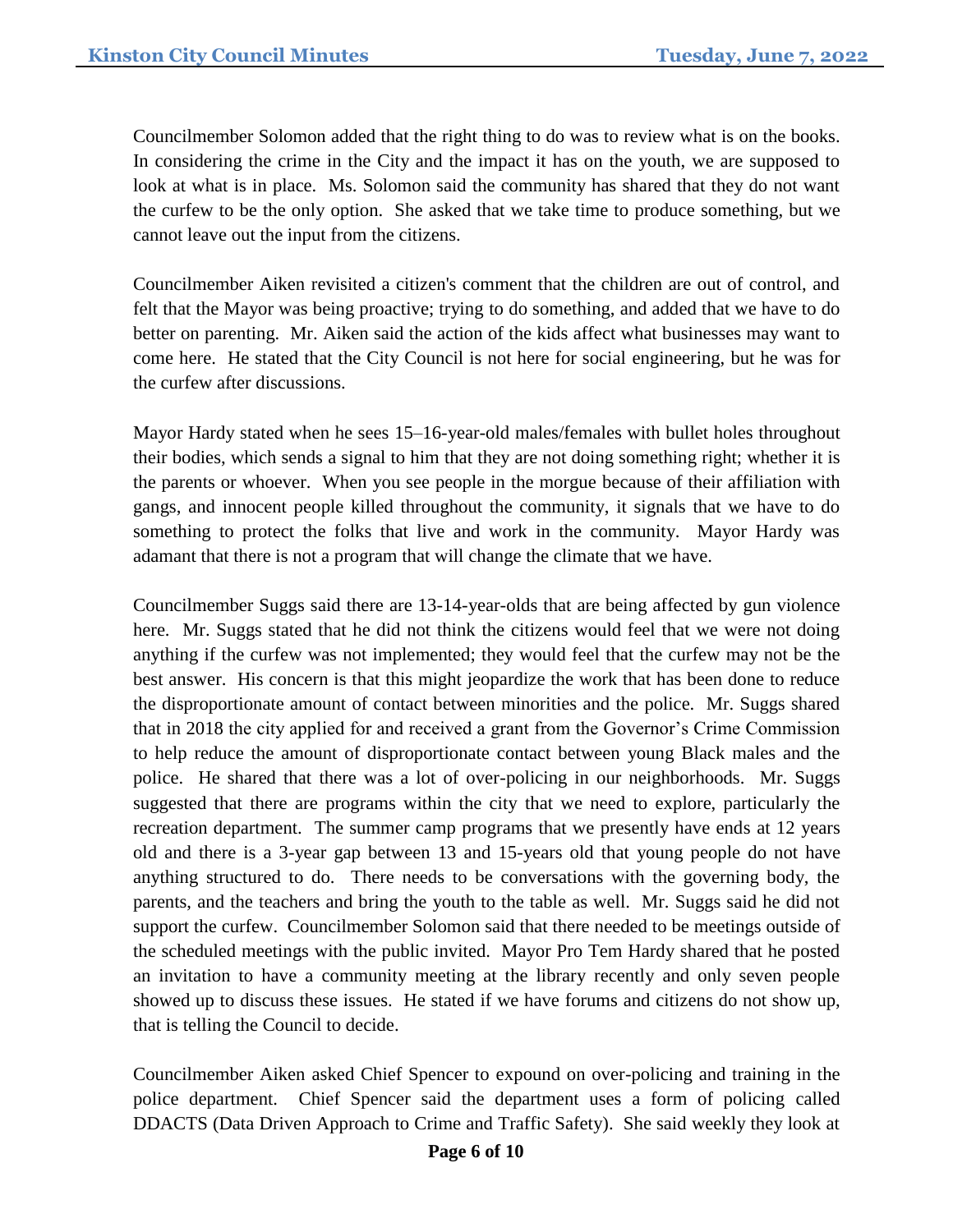the stats from the week before of where crime is in the community. This is based solely on calls from the citizens' 911 calls and not those that are officer-initiated. She feels that this allows the best service to the citizens. Chief Spencer encouraged the citizens to come forward when things happen and said they need citizens to stand up and take their communities back. Ms. Solomon asked if the Police Department has had any conversations with the businesses. Chief Spencer stated they have had conversations.

Councilmember Suggs addressed the DDACTS program and discussed the numbers for March and noted that 700 police stops ended with 532 citations or warnings, and 11 guns were seized. He shared that we needed to see what we can do to prevent crime in the first place.

## **Councilmember Swinson made the motion, seconded by Mayor Pro Tem Hardy, and upon a unanimous vote of [5-0], this action item was tabled until further notice.**

James Cauley gave a point of clarification that the ordinance was not formally suspended before, but it has not been enforced for some time. He asked if it is the direction of the Council that the task continues for the time being until the discussion can occur.

# **Councilmember Suggs made the motion, seconded by Councilmember Solomon, and upon a unanimous vote of [5-0], to suspend the enforcement of the ordinance in place from 2006 was approved.**

## **PUBLIC HEARING – 7:00 PM**

#### **Consider a Public Hearing on the FY 22-23 Operating Budget ---------------Rhonda Barwick**

Rhonda Barwick, Interim City Manager discussed that two budget Council Meetings were held at which the Department Heads shared their requests for the upcoming year. The goal was for no tax increase, no utility rate increases, and to replenish the Fund Balance. The total budget is \$114,355,066. The recommended budget continues the funding of the recent salary adjustments approved by the Council to address recruitment and employee retention. At that time, it was dependent that a continuation of the current \$2.3 million Electric transfer to the General Fund would continue. This return on investment for the City of Kinston owning its electric system and meets all the guidelines and restrictions of the Local Government Commission. In addition, there were 9 positions frozen in the General Fund and 9 positions in the utility-related funds.

Ms. Barwick said this proposed budget covers the mentioned costs and allows for \$788,611 into the General Fund for future needs. The proposal includes a \$300 per month salary increase for the Mayor and Council. During the budget work sessions, the Council requested a review of part-time salaries as well. To increase part-time salaries for those in the General Fund organizations, the transfer of \$788,611 would need to be reduced by approximately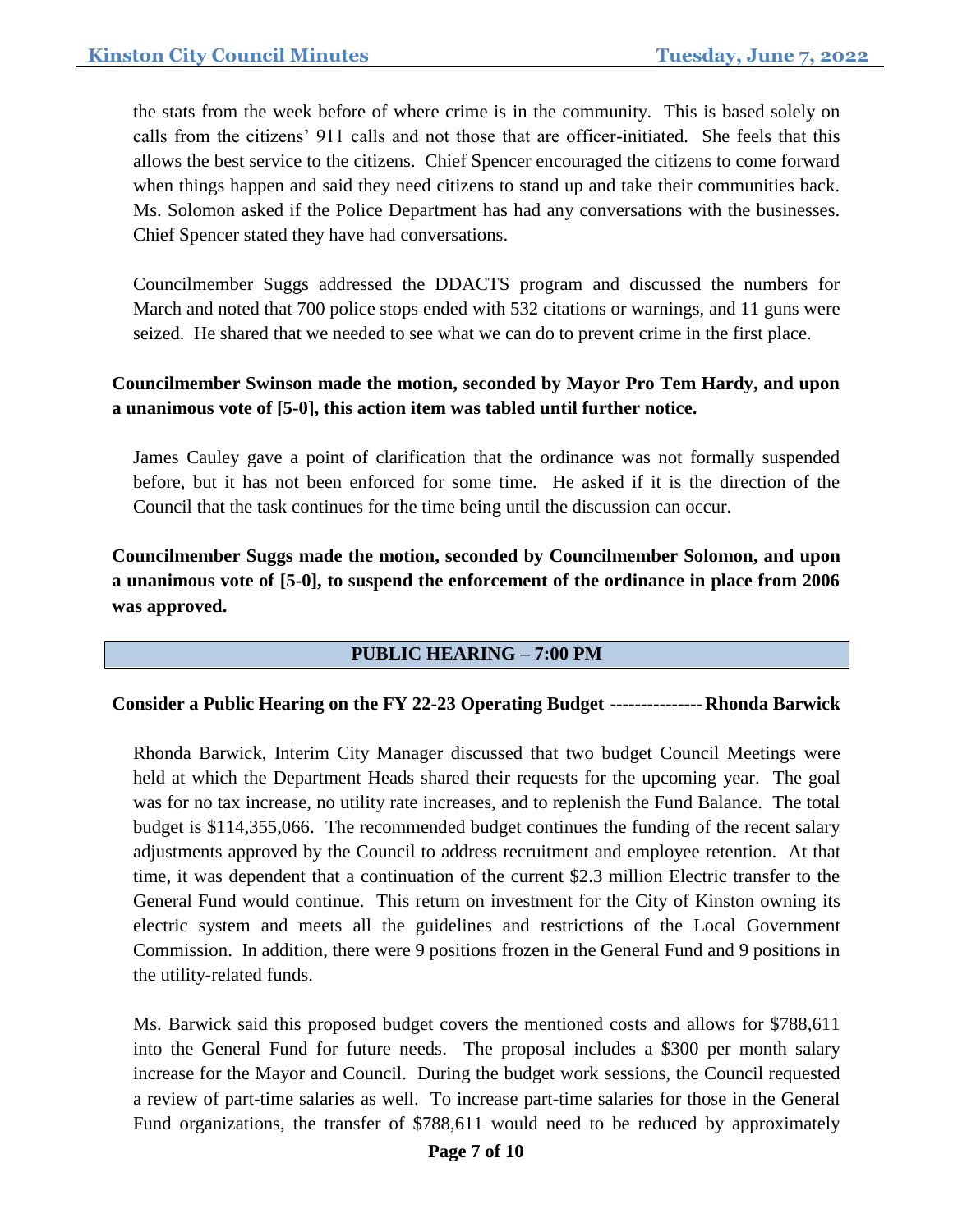\$63,000 to make that work. The Recreation Director will make a similar request for the parttime employees funded by the County.

Ms. Barwick shared that the City this coming year will incur additional costs to provide group insurance and retirement benefits to our employees. The employer retirement rate increased from 11.44% to 12.17% for non-LEO employees and 12.04% to 13.04% for LEO employees. Group insurance rates increased from \$690 per month to \$708 per month (employer share) with no increase for the employees. These adjustments were received after the departmental submittals, but have been included in the Manager's Recommended Budget. She mentioned the effects on the cost through supply chains, fuel, and maintenance contracts that are seen throughout the budget.

Some other key points involved in the budget detailed by Ms. Barwick were road resurfacing, Kinston Community Center's first of 15 reimbursement payments to the Electric Fund and the Water Fund's first of 10 reimbursement payments to the Electric Fund for their share of the SmartGrid Project. The request for an additional Wastewater Treatment Plant Operator position in the Sewer Fund, a part-time position in the City Clerk's Office, and continued funding for a Public Information Officer (moved to the City Manager's Office budget) are included. Ms. Barwick also discussed the addition of a full-time in-house City Nurse for a \$14,000 per year cost saving. She shared that the Queen Street maintenance contract can be continued for next with the remaining funds from the project, but the following year's funds will need to be in the operational budget. The budget allows the financing of General Fund rolling stock for \$760,000 and continues the City's practice of every other fiscal year obtaining a loan for rolling stock (vehicles). Ms. Barwick addressed the American Rescue Plan funds in that they have provided for needed capital improvements and equipment and stated many needs still exist. She referred everyone to the Capital Outlay Summary to view the complete comparison of what was requested and what is included in the recommended budget. She said this budget continues \$50,000 for demolition to continue our neighborhood beautification efforts, and \$50,000 to continue the contract with UNC-Development Finance Initiative (Marcia Perritt) to continue the projects she works on with us.

Ms. Barwick informed everyone that a copy of the proposed budget is on file in the City Clerk's Office for public inspection and posted on the City's website. A copy has been placed in the Neuse Regional Library and tonight the Council should receive comments from the public on the Manager's Recommended Budget. She stated once the comments are received and considered, the Finance Director and she will work on a budget ordinance that will be ready by the June  $21<sup>st</sup>$  Council meeting. She emphasized that we must have a budget adopted by June  $30<sup>th</sup>$ .

Councilmember Solomon asked to look at the State maintained medians in the area and ask the State to take care of those things they are responsible for. She also addressed setting dates for strategic planning meetings for short/long-term goals. She expressed that we have to be the first partakers in revitalizing and touching southeast Kinston. Mayor Hardy shared that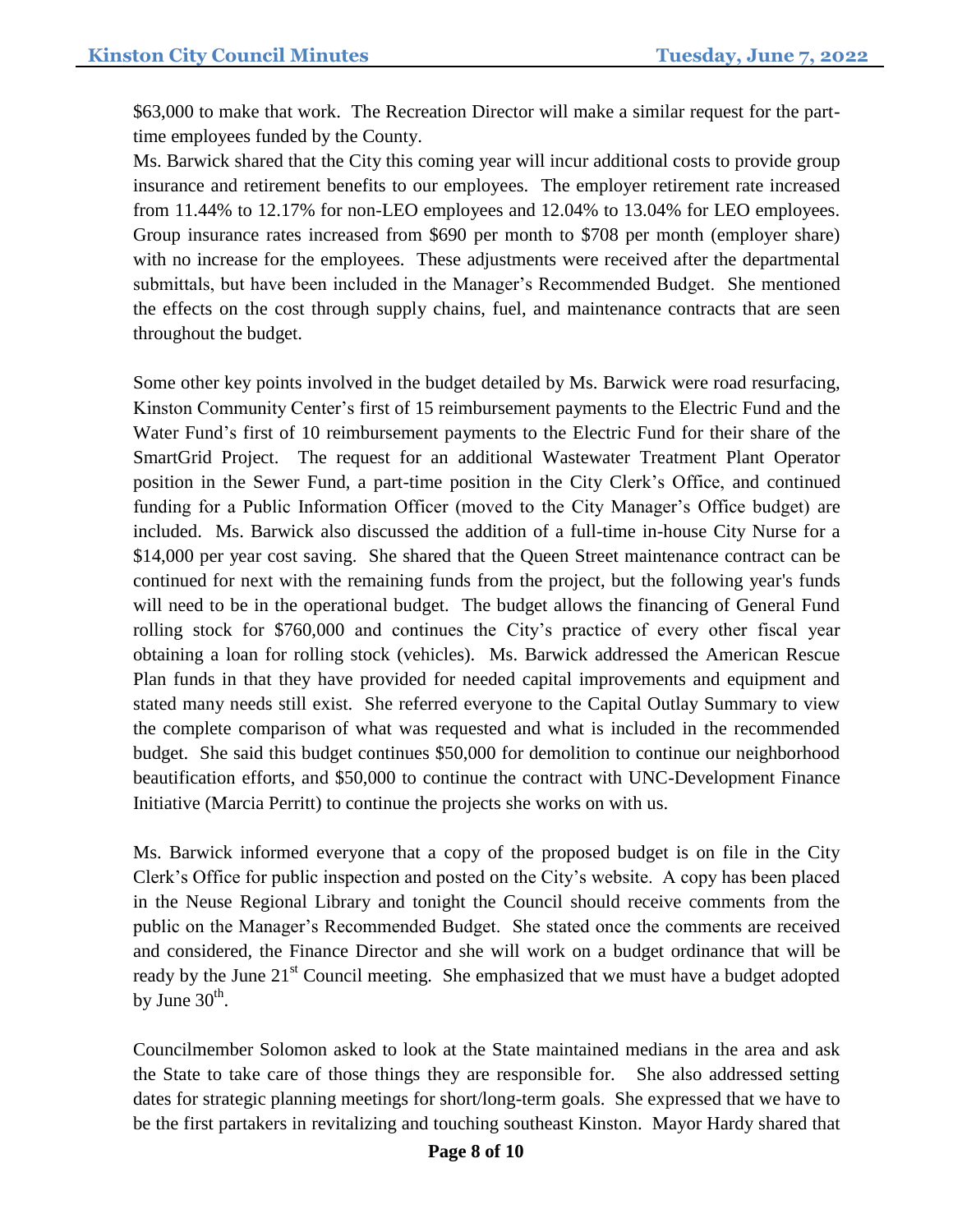the Lenoir County Transportation meeting is on tomorrow and they will look at the schedule for resurfacing roads and maintenance by the State; he suggested when we see it, to report it. Mayor Hardy said there will be a four-way stop in place at J.P. Harrison and Tower Hill Road effective June  $16<sup>th</sup>$ . Ms. Barwick clarified that the City cuts the grass at Highway 70/Vernon Avenue Bypass. It was the State's responsibility, but with budget cuts and the Council not being satisfied with when and how it was cut, we ended up taking it over. This was done with Queen Street to Highway 70 as well and will address this issue with the State again. Ms. Barwick stated the money to maintain the Queen Street landscaping estimate is \$13-15,000 per year. The agreement with the State will not take care of that and she stated if we had volunteers, that would be great. Councilmember Aiken asked if the court system has community services workers that may be able to assist with the landscaping. Councilmember Suggs said the landscaping needs to be done by a professional.

# **Mayor Hardy opened the Public Hearing at 8:08 pm. and with no one to speak in favor of or opposition, the Public Hearing was closed at 8:09 pm.**

Councilmember Solomon asked what the baseline was for the part-time employee increase. Ms. Barwick stated the change in the budget would be \$63,000. Mr. Povar shared that the discussion was to move those currently at \$8.00 to \$8.50 and those at \$8.05 to \$8.45 to be moved to \$9.00. He explained that other positions that have supervisory duties, lifesaving capabilities, and require Red Cross training will be adjusted by percentages. Ms. Goodson added that there are seasonal, part-time, and permanent part-time employees with different pay scales. Mr. Povar sent the message that this is a pool that is used for full-time employee selection. Councilmember Suggs asked if they would be able to get a list of the part-time workers with a breakdown of what the raises will look like.

## **CLOSED SESSION**

**Councilmember Swinson made the motion, seconded by Mayor Pro Tem Hardy, and upon a unanimous vote of [5-0], the Kinston City Council entered into a closed session for North Carolina General Statute 143-318.11 (a)(6) – Personnel at 8:16 pm.**

**Councilmember Aiken made the motion, seconded by Mayor Pro Tem Hardy, and upon a unanimous vote of [5-0], the Kinston City Council returned to open session at 8:56 pm.**